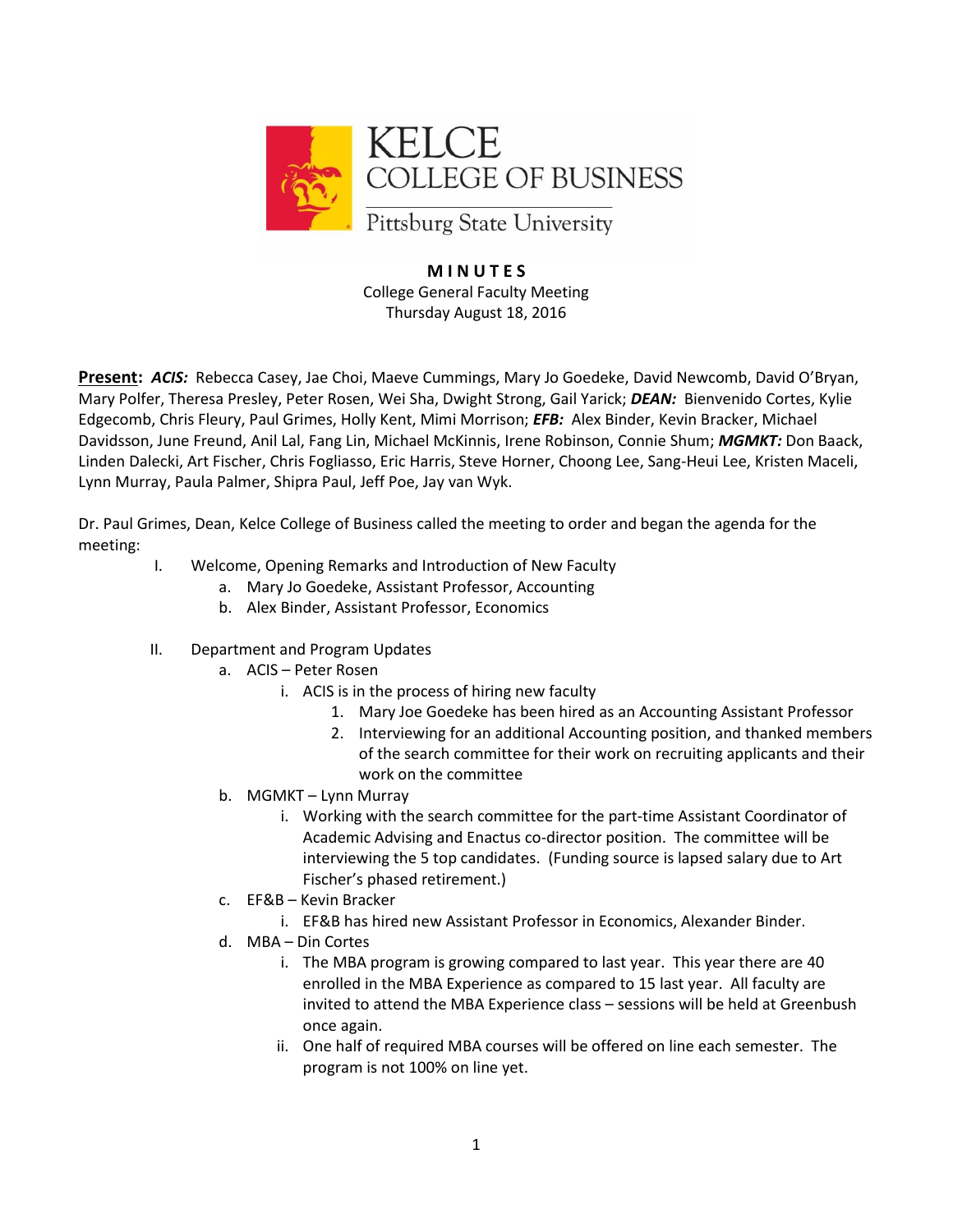- III. AOL, Research, and Outreach Update Eric Harris
	- a. Assurance of Learning committee met with everyone involved during the spring semester. Committee will begin meeting early this semester. More information for this committee with be forthcoming soon.
	- b. Research: Dr. Harris recognized Michael Davidsson for all the work he's done with the Economic Development Report and Micropolitan Report.
	- c. Brownfield Project there were two student teams last spring in Dr. Harris and Dr. Davidson's classes working on this project with the city. The project will continue this fall.
	- d. Interns: doubled the number from SU 15- SU 16. Still need more.
	- e. Journal of Managerial Issues: Dr. Harris thanked Irene for all of her hard work on the Journal. The next issue will be out soon.
- IV. College Support Updates
	- a. Academic Advising Suzanne Hurt no report
	- b. Instructional Support Kylie Edgecomb:
		- i. Canvas updates are minimal this semester. Faculty questions should be directed to Kylie.
		- ii. Website send updates to Kylie.
		- iii. Equipment upgrades in classrooms complete new instructions available in each.
	- c. Technical Support Chris Fleury:
		- i. Replaced some faculty/staff computers this year, but since OOE funds have carried over from FY 2016 to FY 2017, some technology and computer purchases have been postponed until we need equipment for the new building. (Clarification provided by Dr. Grimes on how the roll over will work.)
		- ii. Adobe Acrobat Professional is now available to all faculty and staff. Chris can install it on computers.
- V. Administrative Updates and Announcements Mimi Morrison:
	- a. GUS Cloud Finance & Procurement: Participated in training for the new Finance/ Procurement system which will go live in October 2016. The new HR system will go live in January. Faculty and staff will need to participate in training on both systems. The Business Office and Human Resources are in the process of identifying those individuals who will need to have training, and will be contacting those individuals.
	- b. Reminder for faculty to submit their syllabi to department admins, and to update syllabi in Activity Insight.
- VI. Development News Holly Kent
	- a. The Kelce Annual Golf Tournament will be on the first Monday in October October 3rd. Faculty are encouraged to be involved with the tournament and are welcome to form teams. Questions should be addressed to Holly.
	- b. Building Update
		- i. The Kelce Building Committee and architects worked during the summer on the new building plans.
			- 1. Development is working on donor recognition and naming opportunities for donors in the new building.
			- 2. They currently have a list of about 160 individuals who we will be visited about investing in the project.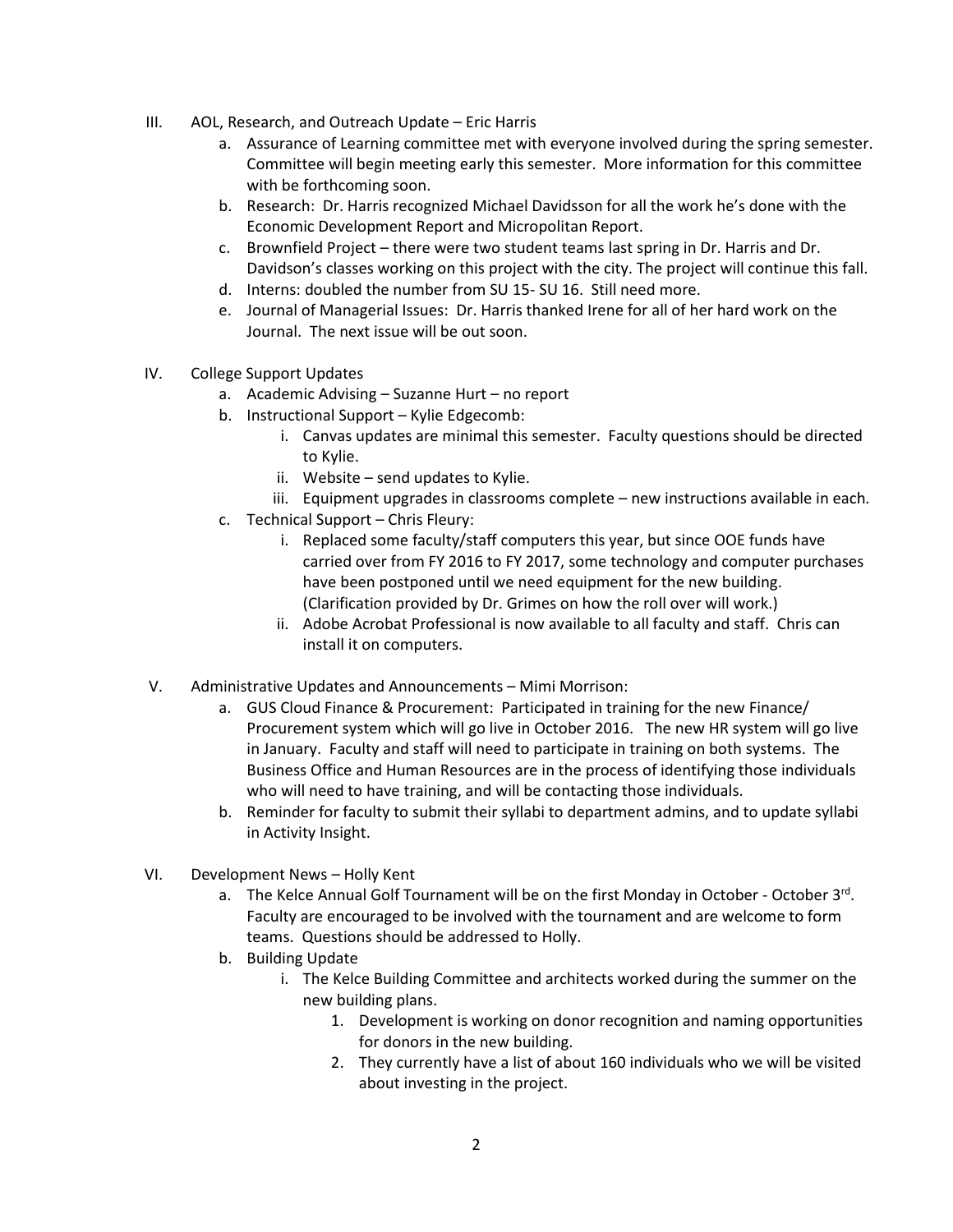- 3. The floor plan for the new building should be ready for public viewing soon.
- 4. Promotional materials for the building will be available early in the fall.
- 5. Holly asked that names of persons interested in donating to the new facility be given to her or Dr. Grimes. She also encouraged faculty to contribute through payroll deduction.
- ii. Dr. Grimes added that a Kelce Faculty meeting will be set up with the architects early in the fall semester. Faculty will get to view updated renderings and ask questions.
- c. The new Director of Development, Bradley Peterson, will be working on raising funds for the new facility.
- VII. General Announcements Paul Grimes:
	- a. Travel Request Forms Return to Chairs by August 29
	- b. CV Information Updates into Digital Measures (Activity Insight).
		- i. Very important for faculty to keep their individual accounts up-to-date in Activity Insight.
		- ii. Graduate and Continuing Studies Dean, Dr. Kahol, has offered services from his office staff to assist faculty entering their data into Activity Insight if needed. Faculty should contact Dr. Kahol for assistance.
	- c. Kelce College Sponsorships Athletic Events
		- i. The Kelce College has renewed sponsorship agreements with the Athletic Department, and will be sponsoring promotions/ads, etc. during the football, volleyball, baseball and basketball seasons.
	- d. Welcome Back Picnic for Students Tuesday, August 30<sup>th</sup>
		- i. There will be sign up opportunities for faculty to help at the picnic. A sign-up list will be made available to faculty soon. Organizations that need tables should contact Mimi.
	- e. Kansas State Fair PR and Outreach, September  $8<sup>th</sup> 16<sup>th</sup>$ 
		- i. The State Fair is an opportunity for faculty to participate in PSU/College PR and Outreach. If interested, faculty should contact Dr. Grimes.
	- f. Johnson County Golf Tournament, October  $3^{rd}$  (see details above in Holly's report)
	- g. Kelce Hosts the Rua Skybox Emporia State Game, October 22<sup>nd</sup>
		- i. Faculty were asked to submit names of potential donors who may be interested in attending, to him or to Holly.
- VIII. Dean's College Update and Faculty Decision Items
	- a. Current Status of College and Priorities for the Academic Year
		- i. Committees
			- 1. Kelce College standing committees for 2016-2017 are dependent on today's vote.
			- 2. After today's collective decision, KLT will meet to make faculty assignments.
			- 3. Committees need to self-organize and elect chairs. Report of meeting and chair of committee will be due to the Dean's Office prior to Labor Day.
			- 4. KLT will issue a committee charge to each group early in the fall semester.
			- 5. Faculty are encouraged to actively contribute to committees.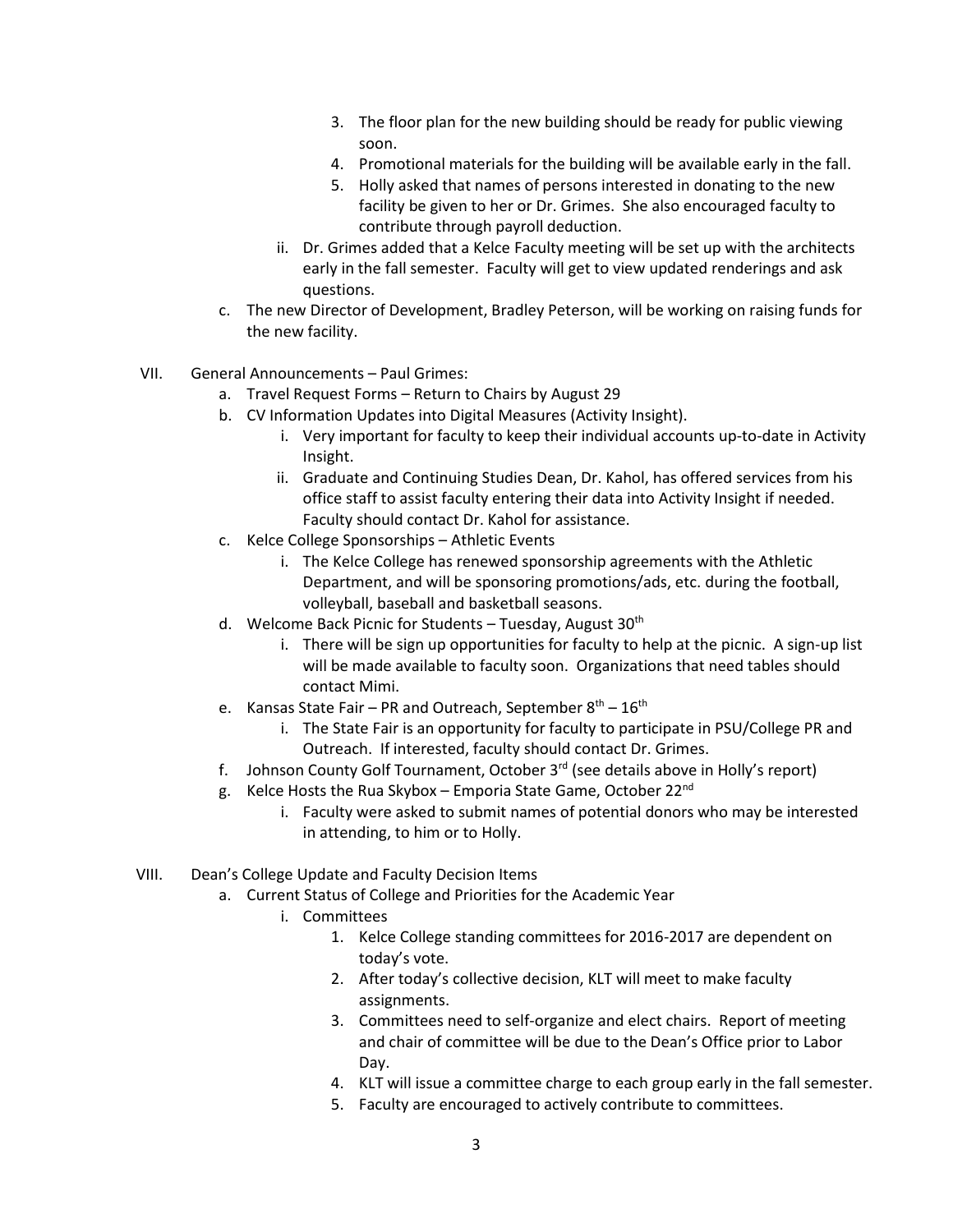- b. AACSB Accreditation Cycle
	- i. Year of Record
		- 1. 2017-18 is our next 'year of record' for AACSB
		- 2. AACSB accreditation is a culture and should be reflected continuously in all that is done in the Kelce College.
			- a. Faculty should: continuously keep Activity Insight (Digital Measures) information updated;
			- b. continue with course assessment and AOL activities;
			- c. maintain faculty qualification;
			- d. remain engaged.
		- 3. The long-run plan steps completed (3 of six steps were completed prior to reaffirmation, last year the fourth step was completed and the fifth step was worked on):
			- a. (1) new college governance documents and committee structure
			- b. (2) new Vision Statement, Mission Statement, and Guiding Values document
			- c. (3) new operating policies faculty sufficiency and faculty qualifications
			- d. (4) development and adoption of a new college strategic plan
			- e. (5) Review and redesign of college curriculum (BBA and MBA)
		- 4. Long-run plan steps to complete (step six)
			- a. (6) Construct a new Assurance of Learning model
		- 5. This year's long-run plan priority:
			- a. Completion of Step 5 Review and redesign of college curriculum (BBA and MBA)
		- 6. The Kelce Strategic Plan has three pillars (all long-run steps are now informed by our College Strategic Plan).
			- a. Goal 1: Professionalism, Goal 2: Relevance, Goal 3: Growth
			- b. Items of Emphasis for 2015-2016 were:
				- i. Objective 1.1 Renovation/Expansion of Building
				- ii. Objective 2.1 Curriculum Review and Revision
				- iii. Action Items:
					- 1. 1.3.1. New Departmental P&T Guidelines
					- 2. 1.3.3. Youngman Program Reform
					- 3. 1.5.1. and 1.5.2. Review Code of Ethics and create a College Academic Honor Policy
	- ii. Responses to Recommendations from Visit Team (Voting Items)
		- 1. Set "target" ranges for faculty qualifications.
			- a. What is the right mix of faculty?
				- b. Faculty must be informed by the Mission Statement.
				- c. Long-term personnel decisions and budget constraints will affect the mix of faculty.
				- d. The minimum thresholds are set by AACSB. Comparison of AACSB thresholds with our actual thresholds in 2013: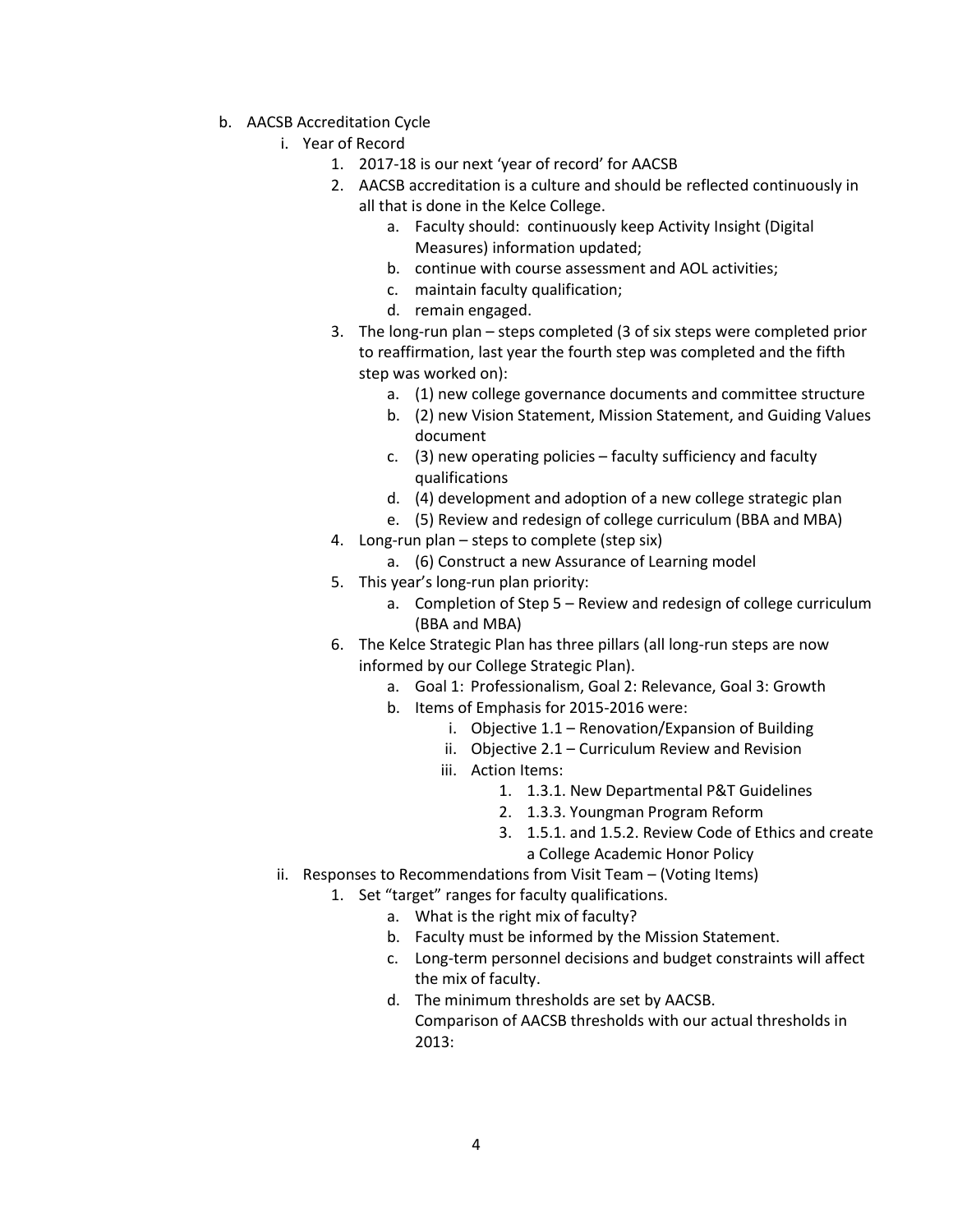| AACSB                        | <b>Kelce 2013</b> |
|------------------------------|-------------------|
| Other: $\leq 10\%$           | 6%                |
| $SA: > 40\%$                 | 70%               |
| $SA + PA + SP \ge 60\%$      | 78%               |
| $SA + PA + SP + IP \ge 90\%$ | 94%               |

Kelce Leadership Team (KLT) proposed target ranges:

- SA: 55% to 70%
- SP: 5% to 15%
- PA: 5% to 15% – IP: 10% to 25%
- O: 0% to 10%
- e. Proposed amendment to the Faculty Qualifications document was discussed.
	- i. After discussion, Dr. Baack made a motion to approve the amendment as listed on the attached document.
	- ii. Dr. Dalecki seconded the motion.
	- iii. There being no further discussion, there was a call for a vote on the proposal. **Faculty voted unanimously to accept the KLT**'**s recommended ranges and to amend the Faculty Qualifications document as presented.**
- 2. Create stronger linkage between Assurance of Learning and Curriculum Management processes (Standard 8).
	- **a. Proposal to merge the current Kelce Undergraduate Curriculum Committee with the Assessment and Assurance of Learning Committees.**
		- i. Eliminates communication problems
		- ii. Improves timeliness of response to concerns
		- iii. Provides general oversight authority for curriculum
		- iv. Reduces number of overall committee seats for faculty
	- b. Committee structure is a part of the Kelce College Bylaws which will need to be amended and implemented for this academic year (handout was distributed showing the proposed wording of specific edits and additions to the Bylaws document).
	- c. Discussion and Vote to approve.
		- **i.** After discussion, Dr. Baack made a motion with Dr. O'Bryan seconding to **approve the proposal to merge the current Kelce Undergraduate Curriculum Committee with the Assessment and Assurance of Learning Committees. The vote was called for and faculty voted unanimously to merge the committees as proposed.**
- c. Curriculum Revisions (Voting Items)
	- i. Proposal on How to Fit "Business Communications" into Kelce Core
		- 1. During the May 2016 Kelce Faculty meeting, faculty voted to add a Business Communications and Professionalism course into the Kelce Core.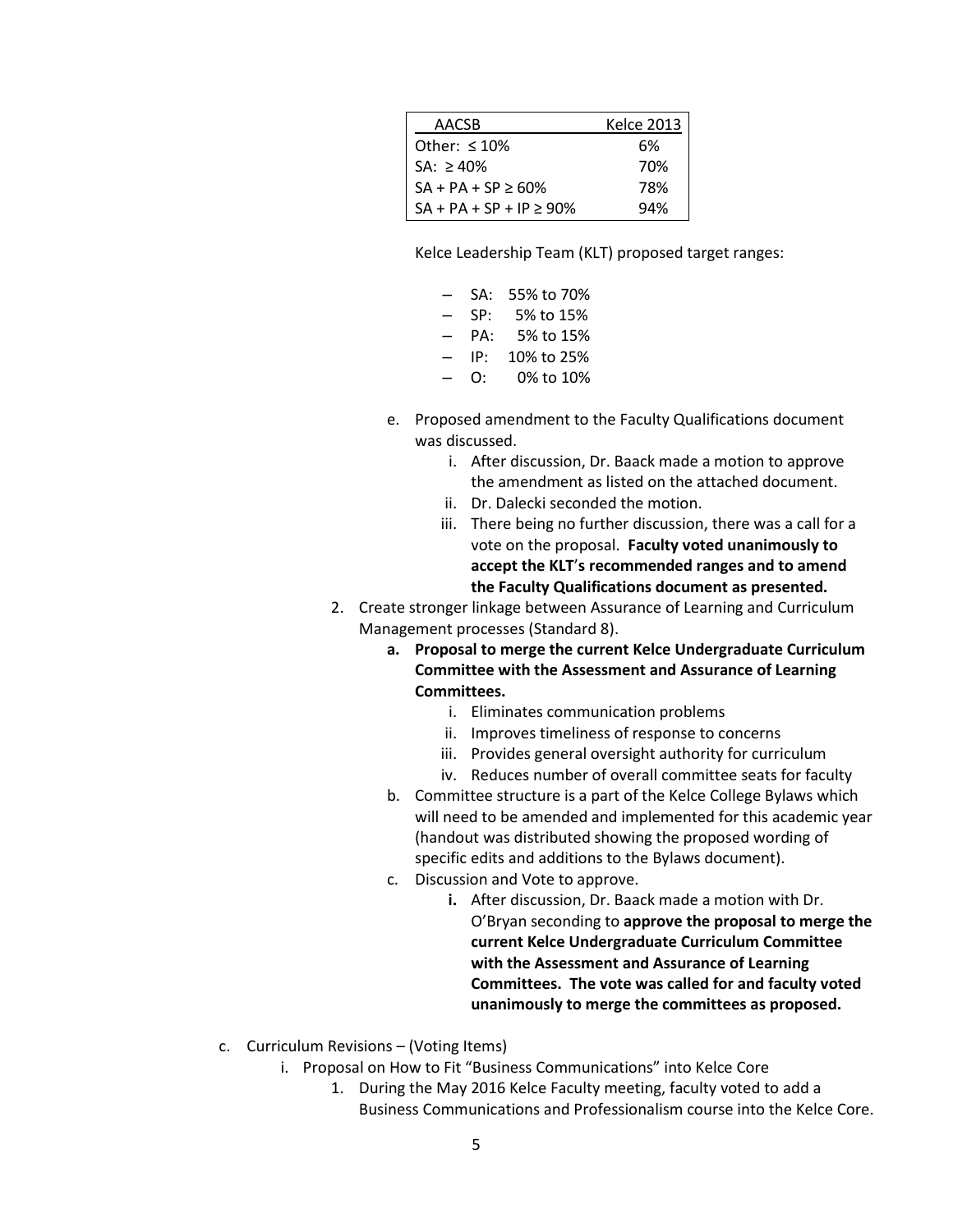- 2. The Curriculum Committee offered three options to make room for the new course:
	- a. Remove MGMKT 477 Quantitative Decision Making
	- b. Remove MGMKT 626 Operations Management
	- c. Make above two courses "either/or" option in the core
- 3. After much discussion in May 2016, the faculty charged KLT to bring back a proposal in the fall.
- 4. Proposal by KLT determined to be the least disruptive to flow of courses and content not specifically applicable to all majors.
	- **a. Remove MGMKT 626 from the college-wide core. Individual majors given option to require course as part of their program of study. Develop and add to the core a Business Communication and Professionalism course at the 200 level.**
	- **b.** Discussion followed. **Dr. Baack moved to accept the proposal as outlined by KLT. Ms. Polfer seconded the motion. The vote was called and faculty voted. The proposal was approved by a majority of faculty, with two dissenting votes and one abstention.**
- ii. Proposal to add "Introduction to Business" into Kelce Core.
	- 1. At the spring meeting, Kelce faculty charged KLT to explore adding MGMKT 101 Introduction to Business to the core as an entry course to help students better choose a business major and allow us an early "touch" during fulfillment of general education requirements. Discussion followed.
		- a. Should improve retention
		- b. Help first and second year students identify as "Kelce" students
	- 2. **Proposal by KLT is to renumber MGMKT 444 Legal and Social Environment of Business to a lower division and move to the University General Education requirements. Proposed location - "Human Heritage/ Philosophy" category (current home of PHIL 113 Business Ethics).** Discussion followed:
		- a. The opportunity cost of this move is that Kelce students will take one less course in history, literature or philosophy.
		- b. Decision would need to go to the PSU General Education committee before the curriculum could actually be modified. As a general education course MGMKT 444 would be open to all PSU students.
		- **c. Dr. Baack made the motion to approve the proposal, but to add that MGMKT 444 would be renumbered to a 300 level course. Dr. O'Bryan seconded the motion with the change. A unanimous vote to move the proposal forward to the College Curriculum Committee was approved.**
- iii. ECON elective change:
	- 1. This issue came up during the KLT retreat on August 8. Current requirement restricts students to 4 courses (the two intermediate theory courses, Money & Banking, and International Trade).
	- 2. There is inconsistency in course numbers which pushes more students into the Money and Banking course.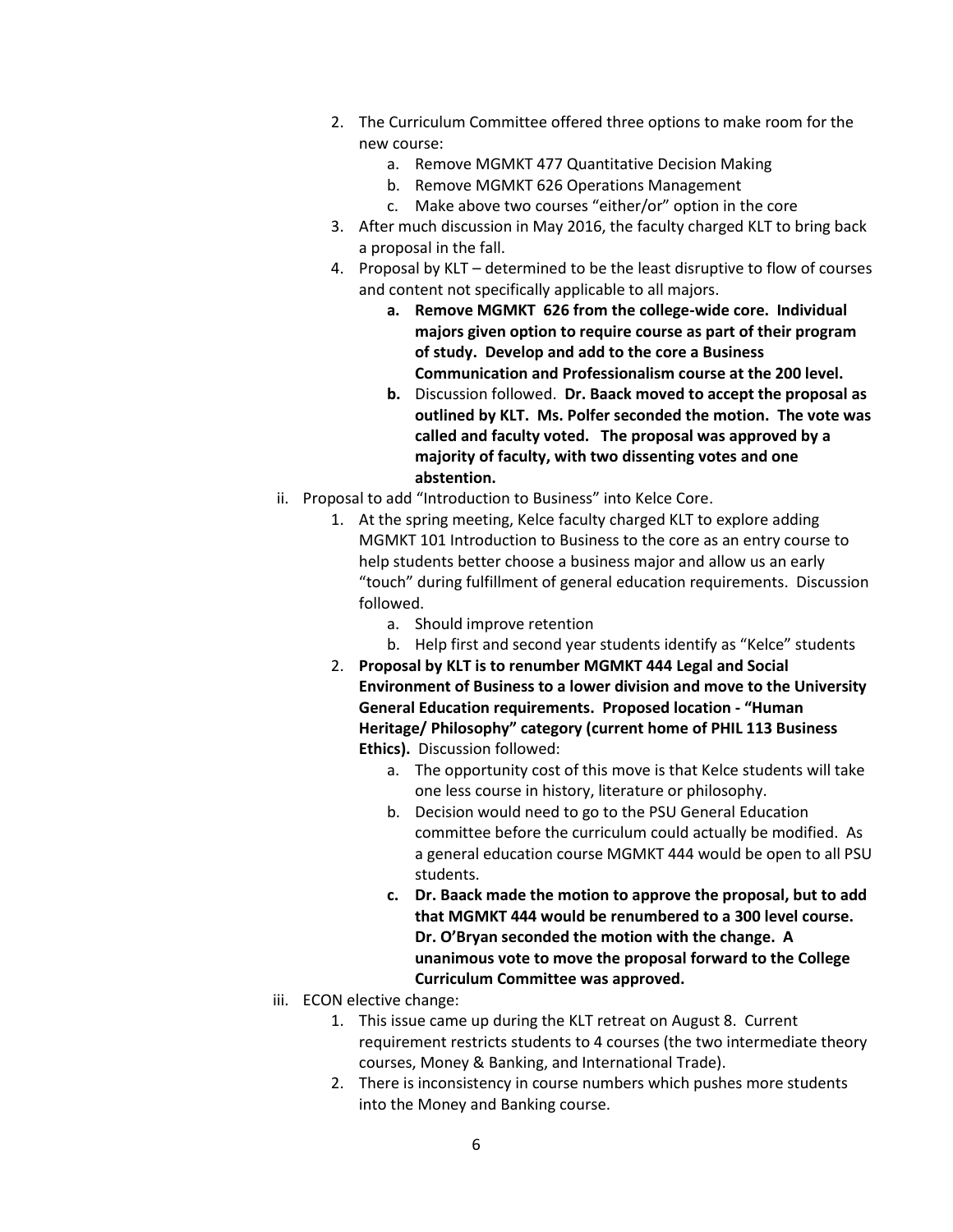- **3. Proposal was made to change the requirement to "Any ECON course numbered 300 or above" and to renumber upper level economics courses to ensure consistency.**
- **4. After Discussion, Dr. O'Bryan made the motion to pass the proposed economics elective change, with Dr. Murray seconding. The motion passed a vote by the faculty, with one no vote.**
- iv. Proposal to Remove Completion of WTL from Kelce Admission Requirements
	- 1. During the KLT retreat they learned that the current Writing to Learn component within the Kelce Admissions requirements is a bottleneck – particularly for transfer students.
	- 2. Since students now have an option to pick up WTL courses at the upper level, this issue may unnecessarily delay student progress.
	- **3. Proposal made by KLT: Remove the two course WTL requirement for**  *admission* **to Kelce but maintain for graduation.** 
		- a. Discussion followed that Kelce would need to offer more WTL courses in upper division courses
	- **4. Dr. Baack moved that the proposal be approved and Dr. Fogliasso seconded. Dr. Grimes called for the vote. Faculty voted unanimously to approve the proposal.**
- d. BBA Admission/Graduation Requirements (Discussion Only)
	- i. All 7 majors have a 2.5 GPA admission requirement.
	- ii. Two majors have a 2.5 graduation requirement while five have a 2.0 GPA requirement. Discussion:
		- 1. Some very capable students are locked out of programs because there is only one path to admission.
		- 2. There are inconsistent incentives across programs in the college.
		- 3. Pressures on grade inflation are increased.
	- **iii. KLT recommendation is to simplify admission requirements and harmonize admission/graduation requirements across BBA programs.**
	- iv. Options for faculty to consider are:
		- 1. Send on to the new Kelce College Curricula Management and Assurance of Learning Committee.
		- 2. Ask KLT to bring forth a proposal to next college meeting.
	- **v. After discussion, it was decided that this issue should be sent to the Kelce Leadership Team to come up with a proposal for faculty to consider and discuss by the next Kelce Faculty meeting.**
- e. Dr. Horner gave an update on his participation on the General Education Committee that is looking at updating the university general education curriculum requirements. These university curriculum changes may cause colleges to change their curriculum. The Kelce College should be aware that these changes may need to be considered in the changes that are being proposed and have been approved by the faculty.
- IX. Old Business none
- X. New Business –